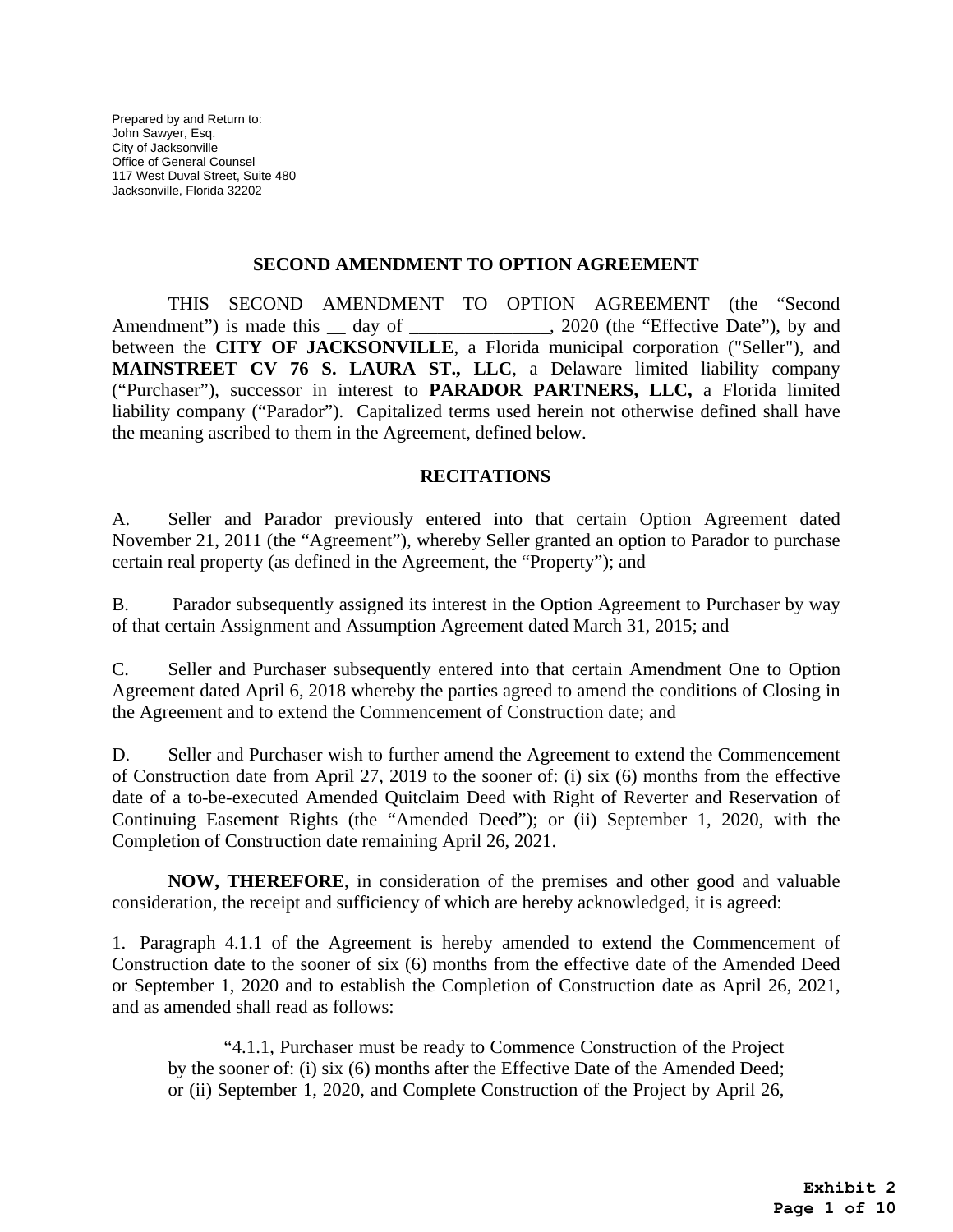2021. The Project shall consist of a significant development project in the opinion of Seller, including without limitation at least a two-story structure on the Property and adjacent land, and it must be pre-approved by the Seller prior to the Preliminary Option Exercise Date."

2. Paragraph 5 of the Agreement is hereby amended to extend the Commencement of Construction date to the sooner of: (i) six (6) months from the effective date of the Amended Deed; or (ii) September 1, 2020 with the Completion of Construction date remaining April 26, 2021, and as amended shall read as follows:

"5. PERFORMANCE SCHEDULE. Purchaser shall Commence Construction of the Project by the sooner of: (i) six (6) months from the effective date of the Amended Deed (as defined below and dated as of the Closing Date); or (ii) September 1, 2020, and Purchaser shall Complete Construction of the Project by April 26, 2021. The terms "Commence Construction" and "Commencement of Construction" as used herein mean that permits for the material construction of the Project have been issued and material construction of the Project structure has begun and is ongoing. The terms "Complete Construction" and "Completion of Construction" as used herein mean that all permits for the construction of the Project have been finalized and the Project is fully operational and open for immediate occupancy and use. Pursuant to the terms of the Amended Deed, title shall revert to Seller if Purchaser fails to construct the Project in accordance with the foregoing performance schedule."

3. AMENDED DEED. The Quitclaim Deed with Right of Reverter and Reservation of Continuing Easement Rights attached to the Agreement as **Exhibit B** shall be deleted and is superseded and replaced by the Amended Deed attached hereto as "**Revised Exhibit B**".

4. FURTHER REVISIONS. The Agreement shall be amended such that all references contained therein to the Quitclaim Deed with Right of Reverter and Reservation of Continuing Easement Rights or "Deed" shall hereinafter be replaced by the term "Amended Deed" and all references to the "Deed" shall hereinafter refer to the Amended Deed.

5. AMENDMENT EFFECTIVE. This Second Amendment or any modification, amendment or alteration thereto, shall not be effective or binding upon any of the parties hereto until it has been executed by all of the parties hereto.

6. COUNTERPARTS AND FACSIMILE SIGNATURES. This Second Amendment may be executed in one or more counterparts, and may be executed by facsimile signature (with the original to follow to the other party) but all such counterparts and facsimile signatures, when duly executed, shall constitute one and the same original Agreement. Delivery of a counterpart via pdf or other electronic means shall be valid for all purposes.

[signatures begin on next page]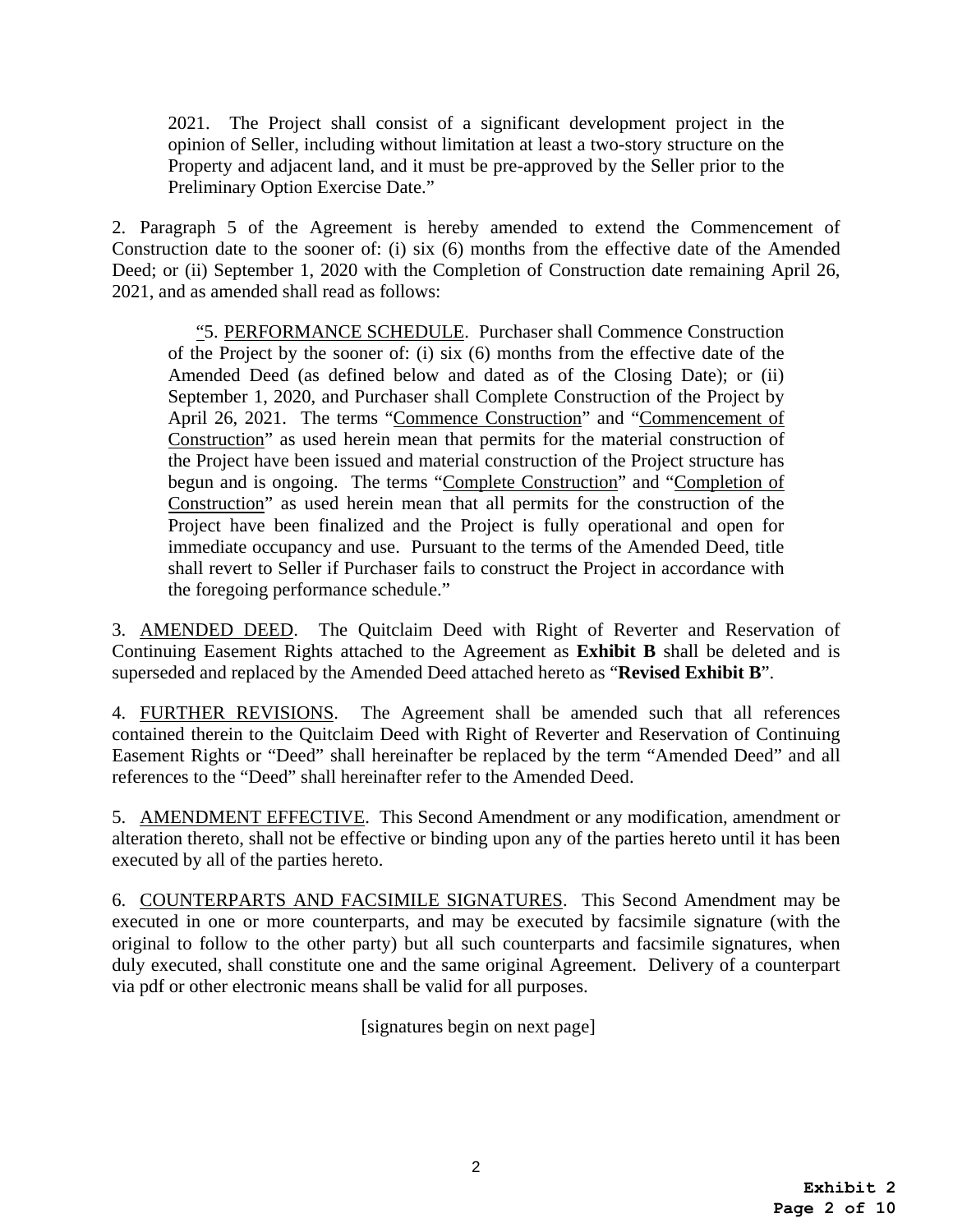**IN WITNESS WHEREOF**, this Second Amendment is executed the day and year above written.

### **"Seller"**

**CITY OF JACKSONVILLE,** a Florida municipal corporation

Attest: <u>James R. McCain, Jr.</u> By: <u>Lenny Curry, Mayor</u> James R. McCain, Jr. Corporation Secretary

**\_\_\_\_\_\_\_\_\_\_\_\_\_\_\_\_\_\_\_\_\_\_\_\_\_\_\_\_\_\_** 

(CORPORATION SEAL)

Form Approved:

Assistant General Counsel

STATE OF FLORIDA COUNTY OF DUVAL

The foregoing instrument was acknowledged before me, by means of  $[\ ]$  physical presence or [ ] online notarization, this \_\_\_\_\_\_\_ day of \_\_\_\_\_\_\_\_\_\_\_\_\_\_\_\_\_\_\_\_\_, 2020, by \_\_\_\_\_\_\_\_\_\_\_\_\_\_\_\_\_\_\_\_, for and on behalf of Lenny Curry, and James R. McCain, Jr., the Mayor and Corporation Secretary, respectively, of the City of Jacksonville, a Florida municipal corporation, on behalf of the corporation, who are personally known to me.

> **\_\_\_\_\_\_\_\_\_\_\_\_\_\_\_\_\_\_\_\_\_\_\_\_\_\_\_\_\_\_\_\_\_\_\_\_\_\_\_**  Print Name: NOTARY PUBLIC**,** State of Florida at Large My Commission Expires:

[signatures continued on next page]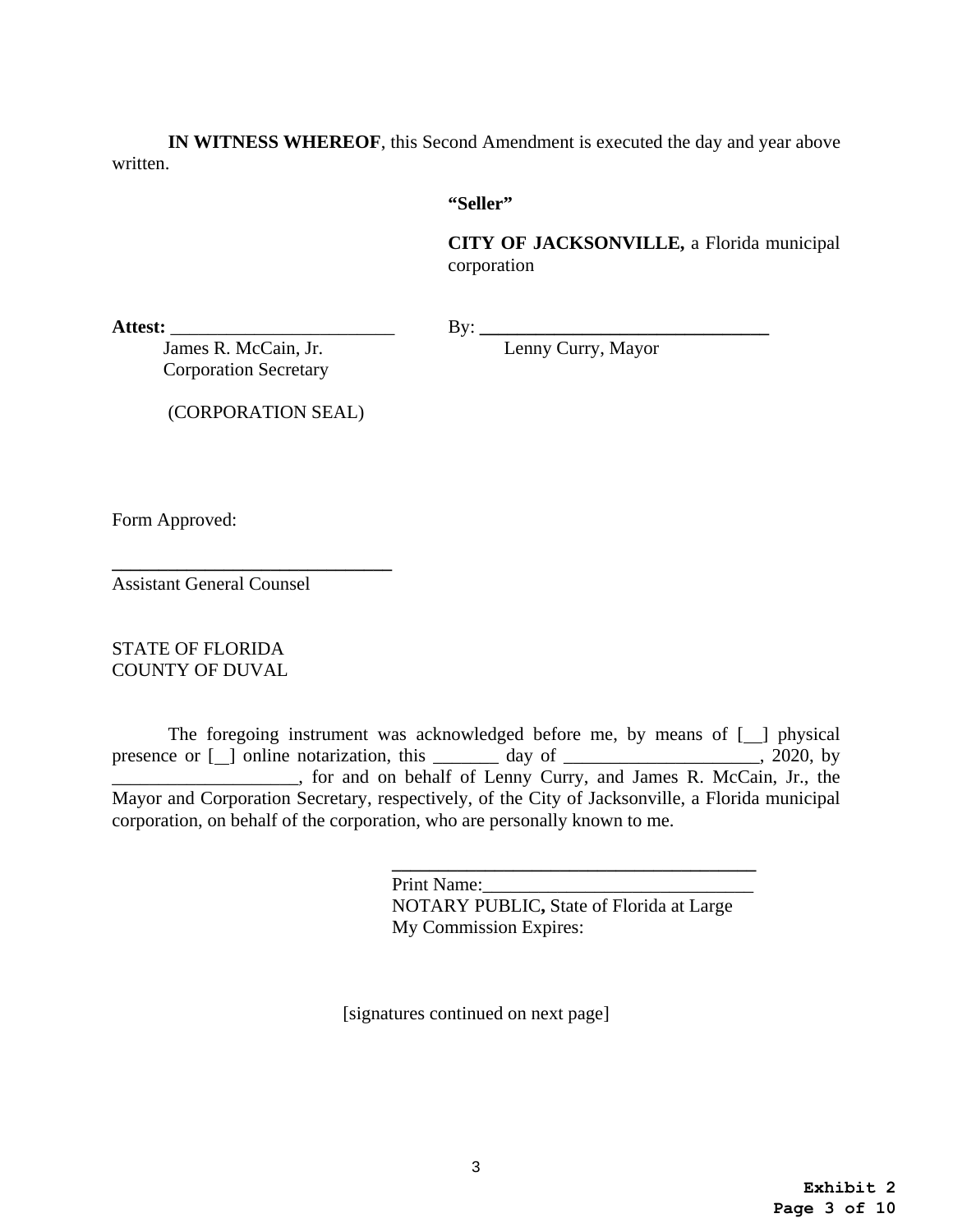| Witnesses: | "Purchaser"                                                                   |
|------------|-------------------------------------------------------------------------------|
|            | MAINSTREET CV 76 S. LAURA ST., LLC, a<br>Delaware limited liability company   |
| Name:      |                                                                               |
|            |                                                                               |
|            |                                                                               |
| Name:      |                                                                               |
|            |                                                                               |
| COUNTY OF  |                                                                               |
|            |                                                                               |
|            | The foregoing instrument was acknowledged before me, by means of [ ] physical |

l  $\overline{a}$  produced as identification presence or  $\Box$  online notarization, this  $\Box$  day of  $\Box$ , 2020, by , the subsequent CV 76 S. Laura St., LLC, a Delaware limited liability company, on behalf of the company, who  $[\ ]$  is personally known to me or  $[\ ]$  has

|               | (Print) |
|---------------|---------|
| NOTARY PUBLIC |         |

GC-#1339240-v3-Amendment\_2\_to\_Option\_Agreement\_-\_Mainstreet\_CV\_76\_S\_Laura\_St.DOC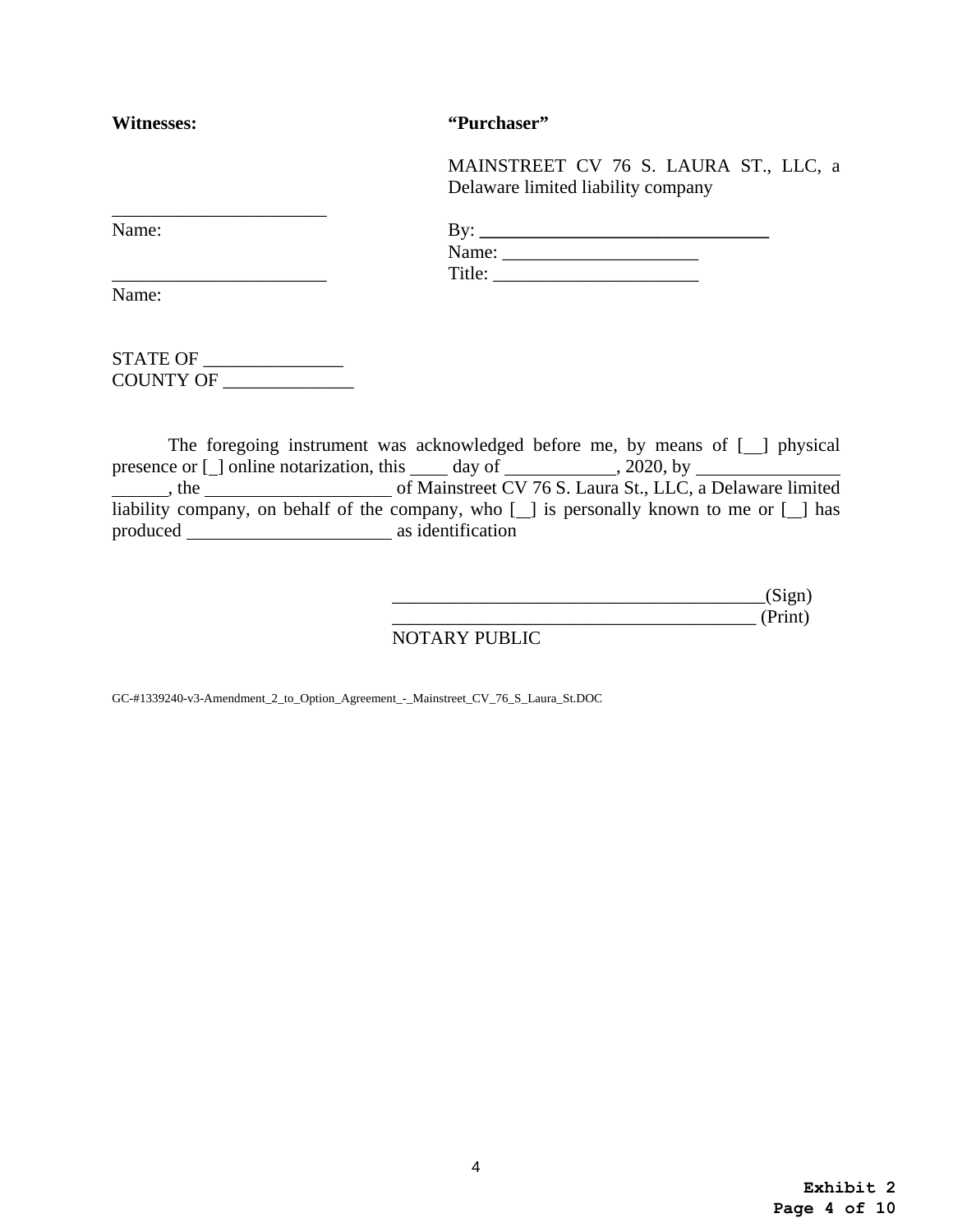### **REVISED EXHIBIT B**

#### **AMENDED QUITCLAIM DEED**

 Office of General Counsel Prepared by and return to John Sawyer, Esq. City of Jacksonville 117 West Duval Street, Suite 480 Jacksonville, Florida 32202

## **AMENDED QUITCLAIM DEED WITH RIGHT OF REVERTER AND RESERVATION OF CONTINUING EASEMENT RIGHTS**

day of **This Amended Quitclaim Deed with Right of Reverter and Reservation of Continuing Easement Rights** ("Amended Quitclaim Deed") is made this , 2020 (the "Effective Date") between **CITY OF JACKSONVILLE,** a Florida municipal corporation, whose address is c/o General Counsel, 117 West Duval Street, Suite 480, Jacksonville, Florida 32202 ("Grantor"), and **MAINSTREET CV 76 S.**  LAURA ST., LLC, a Delaware limited liability company ("Grantee"), successor in interest to **PARADOR PARTNERS, LLC,** a Florida limited liability company and replaces and supplants that certain Quitclaim Deed recorded on April 27, 2018 at Book 18366, page 2041 in the current public records of Duval County, Florida.

### **WITNESSETH:**

Grantor, for and in consideration of the sum of Ten and no/100 dollars (\$10.00) and other valuable considerations, receipt of which is hereby acknowledged, does hereby remise, release and quitclaim unto Grantee, its successors and assigns, all the right, title, interest, claim and demand, if any, which the Grantor has in and to the land, situate, lying and being in the County of Duval, State of Florida, described on attached **Exhibit A** (the "Property").

**TO HAVE AND HOLD** the same together with all and singular the appurtenances thereunto belonging or in anywise appertaining, and all the estate, right, title, interest, lien, equity and claim whatsoever of Grantor, if any, either in law or in equity, to the only proper use, benefit and behoof of Grantee, its successors and assigns forever.

BY ACCEPTANCE OF THIS AMENDED QUITCLAIM DEED, GRANTEE ACKNOWLEDGES THAT GRANTOR HAS NOT MADE, DOES NOT MAKE AND SPECIFICALLY NEGATES AND DISCLAIMS ANY REPRESENTATIONS, WARRANTIES, PROMISES, COVENANTS, AGREEMENTS OR GUARANTIES OF ANY KIND OR CHARACTER WHATSOEVER, WHETHER EXPRESS OR IMPLIED, ORAL OR WRITTEN, PAST, PRESENT OR FUTURE, OF, AS TO, CONCERNING OR WITH RESPECT TO (A) THE VALUE, NATURE, QUALITY OR CONDITION OF THE PROPERTY, INCLUDING, WITHOUT LIMITATION, THE WATER, SOIL AND GEOLOGY, (B) THE INCOME TO BE DERIVED FROM THE PROPERTY, (C) THE SUITABILITY OF THE PROPERTY FOR ANY AND ALL ACTIVITIES AND USES WHICH GRANTEE MAY CONDUCT THEREON, (D) THE COMPLIANCE OF OR BY THE PROPERTY OR ITS OPERATION WITH ANY LAWS, RULES, ORDINANCES OR REGULATIONS OF ANY APPLICABLE GOVERNMENTAL AUTHORITY OR BODY, (E)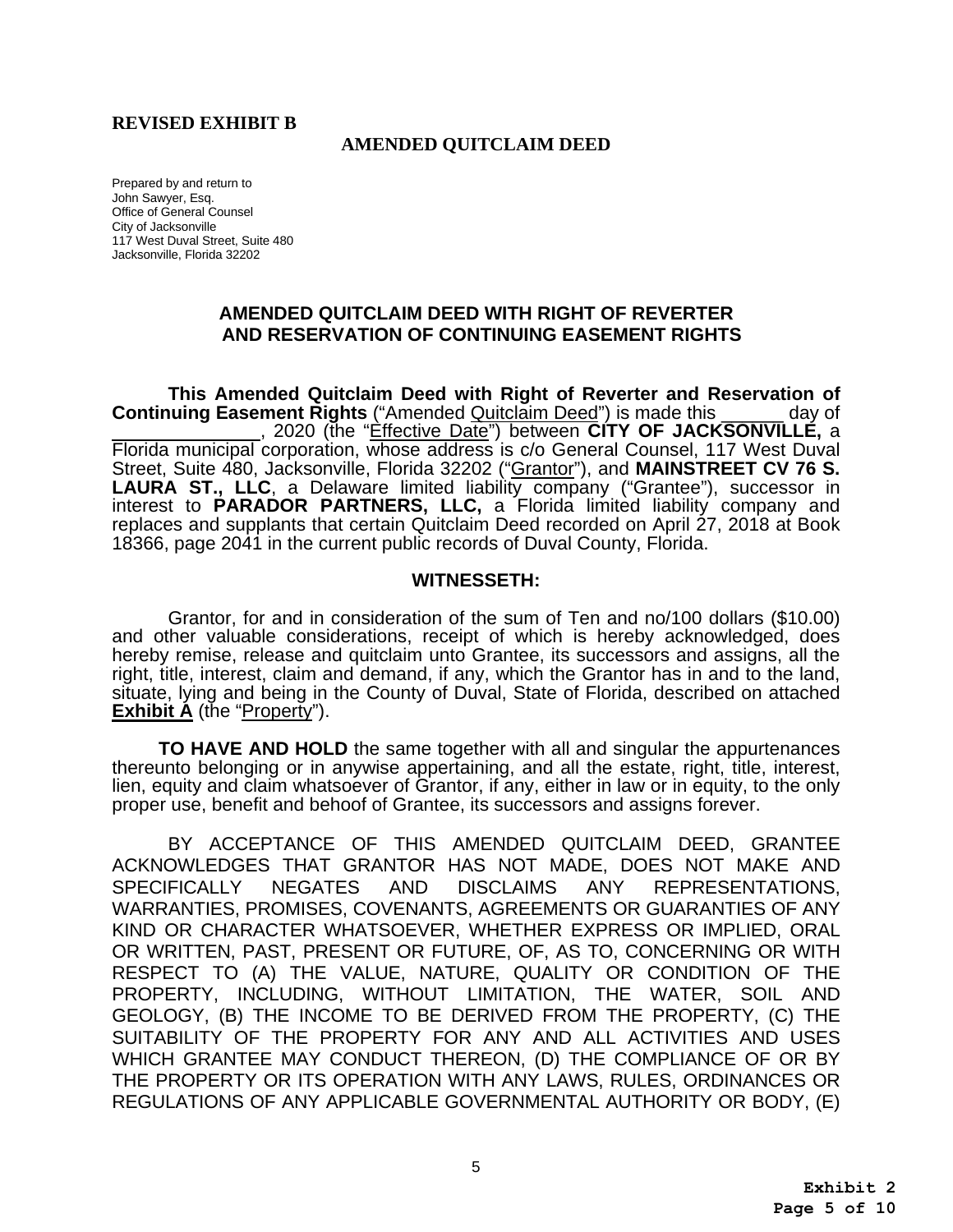DISCLOSED BY A CURRENT SURVEY OF THE PROPERTY, (J) THE MANNER OR THE HABITABILITY, MERCHANTABILITY, MARKETABILITY, PROFITABILITY OR FITNESS FOR A PARTICULAR PURPOSE OF THE PROPERTY, (F) GOVERNMENTAL RIGHTS OF POLICE POWER OR EMINENT DOMAIN, (G) DEFECTS, LIENS, ENCUMBRANCES, ADVERSE CLAIMS OR OTHER MATTERS: (1) NOT KNOWN TO GRANTOR AND NOT SHOWN BY THE PUBLIC RECORDS BUT KNOWN TO GRANTEE AND NOT DISCLOSED IN WRITING BY THE GRANTEE TO THE GRANTOR PRIOR TO THE DATE HEREOF, (2) RESULTING IN NO LOSS OR DAMAGE TO GRANTEE, OR (3) ATTACHING OR CREATED SUBSEQUENT TO THE DATE HEREOF, (H) VISIBLE AND APPARENT EASEMENTS AND ALL UNDERGROUND EASEMENTS, THE EXISTENCE OF WHICH MAY ARISE BY UNRECORDED GRANT OR BY USE, (I) ALL MATTERS THAT WOULD BE QUALITY OF THE CONSTRUCTION OR MATERIALS, IF ANY, INCORPORATED INTO THE PROPERTY, (K) THE MANNER, QUALITY, STATE OF REPAIR OR LACK OF REPAIR OF THE PROPERTY, OR (L) ANY OTHER MATTER WITH RESPECT TO THE PROPERTY, AND SPECIFICALLY, THAT GRANTOR HAS NOT MADE, DOES NOT MAKE AND SPECIFICALLY DISCLAIMS ANY REPRESENTATIONS REGARDING COMPLIANCE WITH ANY ENVIRONMENTAL PROTECTION, POLLUTION OR LAND USE LAWS, RULES, REGULATIONS, ORDERS OR REQUIREMENTS, INCLUDING THE DISPOSAL OR EXISTENCE, IN OR ON THE PROPERTY, OF ANY HAZARDOUS MATERIALS AS DEFINED IN THE OPTION AGREEMENT PURSUANT TO WHICH THIS QUITCLAIM DEED IS DELIVERED. GRANTEE FURTHER ACKNOWLEDGES THAT TO THE MAXIMUM EXTENT PERMITTED BY LAW, THE CONVEYANCE OF THE PROPERTY IS MADE ON AN "AS IS" CONDITION AND BASIS WITH ALL FAULTS.

# **RESERVATION OF CONTINUING EASEMENT RIGHTS**

 under the same terms and conditions. The conveyance described in this Amended Quitclaim Deed is subject to the continuing easement rights of the Grantor as described in the (i) Grant of Easement dated October 17, 2002, recorded at Book 10748, Pages 1014-1016, of the current public records of Duval County, Florida, and (ii) Temporary Grant of Easement dated October 17, 2002, recorded at Book 10748, Pages 1017-1019 of the current public records of Duval County, Florida, and Grantor hereby reserves to itself all of its rights and privileges thereunder

# **RIGHT OF REVERTER**

Grantor and Grantee are parties to the Option Agreement dated November 21, 2011 (the "Agreement"), which requires Grantee to construct on the Property and adjacent property at least a two story structure pre-approved by Grantor ("Project"). The Agreement, as amended, requires Grantee to Commence Construction of the Project by the sooner of six (6) months from the Effective Date of this Amended Quitclaim Deed or September 1, 2020, and to Complete Construction of the Project by April 26, 2021. The terms "Commence Construction" and "Commencement of Construction" mean that permits for the material construction of the Project have been issued and material construction of the Project structure has begun and is ongoing. The terms "Complete Construction" and "Completion of Construction" mean that all permits for the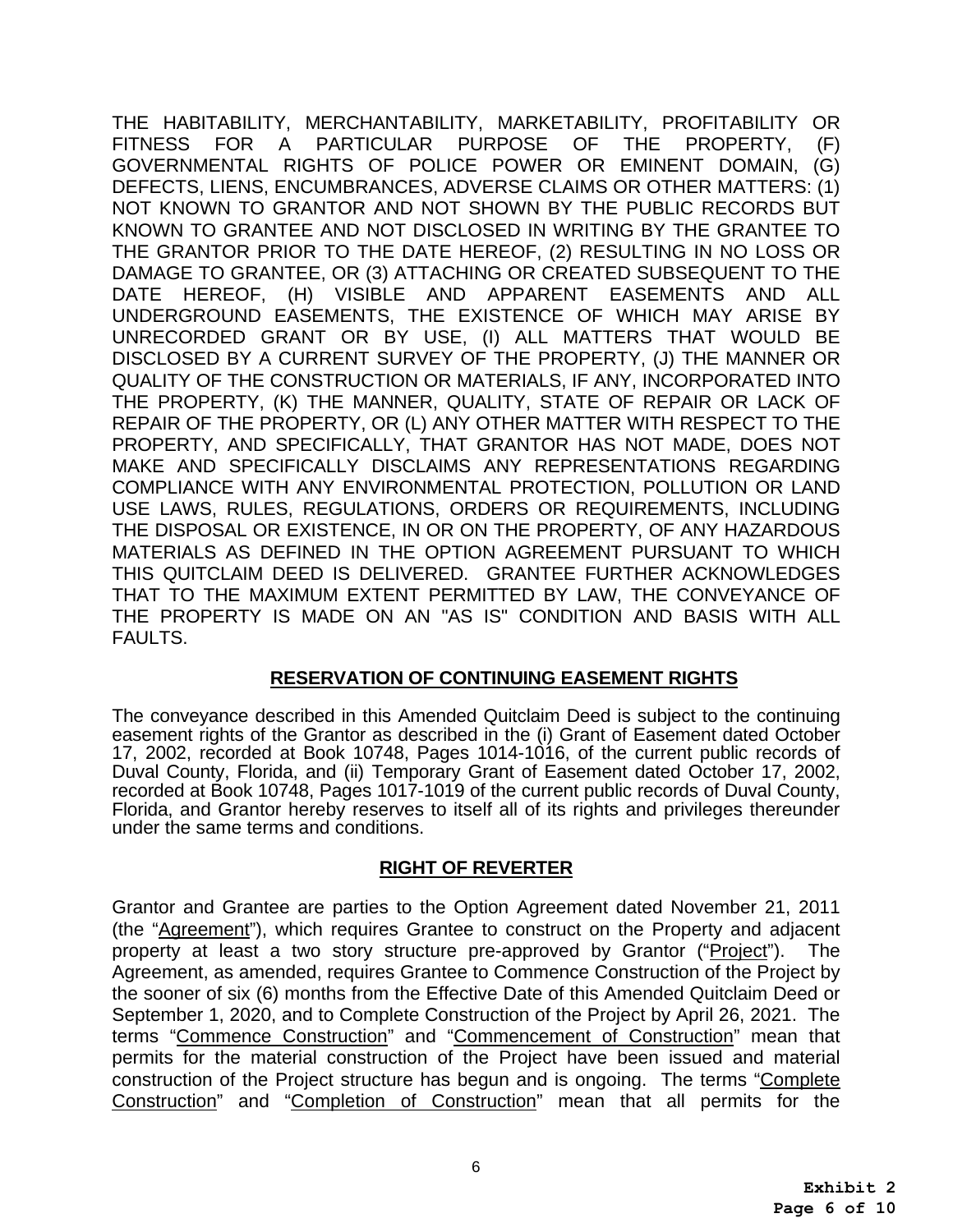construction of the Project have been finalized and the Project is fully operational and open for immediate occupancy and use. Fee simple title to the Property shall, upon Grantor's execution and recording in the Duval County Public Records of the Notice of Reversion of Title in the form attached hereto as **Exhibit B** ("Notice"), revert to Grantor in the event of Grantee's failure to develop the Property within the above time period required by the Agreement. At the time of such reversion of title to Grantor, the title to the Property shall be free and clear of all liens, encumbrances and other title matters, except for those in existence immediately prior to the conveyance of the Property to Grantee. Upon such failure by Grantee to timely develop the Property, Grantor shall be entitled to execute and record the Notice in the Duval County Public Records, and such Notice shall evidence the reversion to Grantor of fee simple title to the Property without the requirement of any additional notice or act by Grantor or Grantee. In the event the Project is constructed according to the terms and conditions of the Agreement, then Grantor shall execute a recordable release of this Reverter.

EXECUTED on the date set forth in the acknowledgment attached hereto to be effective as of the date first above written.

> CITY OF JACKSONVILLE, a Florida municipal corporation

Attest: \_\_\_\_\_\_\_\_\_\_\_\_\_\_\_\_\_\_\_\_\_\_\_\_ By: \_\_\_\_\_\_\_\_\_\_\_\_\_\_\_\_\_\_\_\_\_\_\_\_\_\_\_\_ James R. McCain, Jr. Corporation Secretary **Mayor** 

(CORPORATION SEAL)

Form approved:

\_\_\_\_\_\_\_\_\_\_\_\_\_\_\_\_\_\_\_\_\_\_\_\_\_\_\_\_\_\_ Assistant General Counsel

STATE OF FLORIDA COUNTY OF DUVAL

presence or [1] online notarization, this 100 million day of 100 million matrix and presence or [1] online notarization, this 2020, and by The foregoing instrument was acknowledged before me, by means of [ ] physical Lenny Curry and James R. McCain, Jr., the Mayor and Corporation Secretary, respectively, of the City of Jacksonville, a Florida municipal corporation, on behalf of the corporation, who are personally known to me.

\_\_\_\_\_\_\_\_\_\_\_\_\_\_\_\_\_\_\_\_\_\_\_\_\_\_\_\_\_\_\_\_\_\_\_\_\_\_\_

Print Name: NOTARY PUBLIC**,** State of Florida at Large My Commission Expires: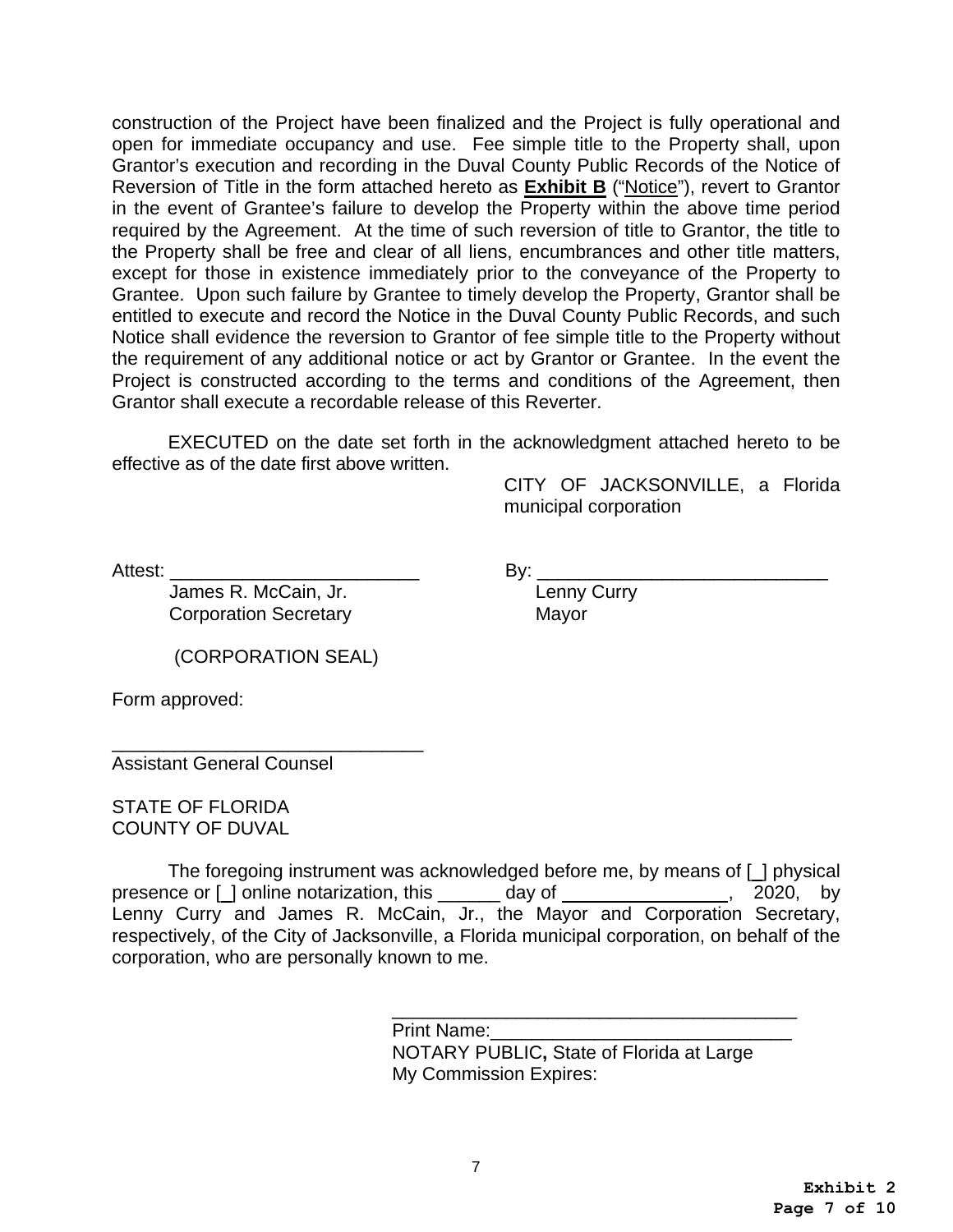## **Exhibit A to Amended Quitclaim Deed**  Legal Description of Property

A parcel of land comprised of portions of Water Lots 25 & 26, Hart's Map of Jacksonville, Duval County, Florida, being more particularly described as follows:

For a Point of Beginning, commence at an iron pin found XMARK in concrete in the Westerly line of said Water Lot 26, lying in the Easterly right of way line of Hogan Street, as now established, also being the Southwesterly corner of those lands described in the Official Records Volume 9813, page 1009, current public records of Duval County and run South 75°51'58" East, a distance of 211.11 feet to an iron pin found XMARK; thence South 14°29'18" West, a distance of 7.21 feet to an iron pin found XMARK and the Northerly right of way of Water Street (relocated), a variable width right of way, per Florida Department of Transportation Section Number 72070-2703; thence running Westerly along said right of way the following courses and distances: along a curve to the left having an arc length of 197.49 feet and a radius of 262.00 feet, subtended by a chord bearing South 74°18'53" West, a chord distance of 192.85 feet to a point; thence along a curve to the right having an arc length of 50.35 feet and a radius of 198.00 feet, subtended by a chord bearing South 60°02'44" West and a chord distance of 50.21 feet to a point; thence North 48°27'05" West, a distance of 9 .15 feet to an iron pin found XMARK and the Westerly line of Water Lot 26 and the Easterly right of way line of Hogan Street; thence running along said Westerly line of Water Lot 26 and along said Easterly right of way line of Hogan Street North 14°19'20" East, a distance of 133.83 feet to an iron pin found XMARK and the Point of Beginning.

#### BEING THE SAME PROPERTY AS DESCRIBED BELOW:

A parcel of land comprised of portions of Water Lots 25 and 26, Hart's Map of Jacksonville, Duval County, Florida, being more particularly described as follows:

 North 14°18'32" East along said Easterly line, a distance of 7.48 feet to a point in the Southerly boundary For Point of Beginning, commence at a point in the Westerly line of said Water Lot 26, lying in the Easterly right of way line of Hogan Street, as now established, also being the Southwesterly corner of those lands described in Official Records Volume 9813, page 1009, Current Public Records of said county and run South 14°18'32" West along said Westerly line of Water Lot 26 and along said Easterly right of way line, a distance of 133.86 feet to a point on the Northwesterly right of way line of Water Street (relocated), a variable width right of way, per Florida Department of Transportation Section Number 72070-2703; run thence along said Northwesterly right of way line the following courses: 1st Course, South 48°27'05" East, a distance of 9.15 feet to a point on a curve; 2nd Course, Northeasterly along the arc of a curve, concave Northwesterly and having a radius of 198.00 feet, an arc distance of 50.35 feet to a point of reverse curvature, said arc being subtended by a chord bearing and distance of North 60°02'44" East, 50.21 feet; 3rd Course, Northeasterly along the arc of a curve, concave Southeasterly and having a radius of 262.00 feet, an arc distance of 64.56 feet to a point on said curve, said arc being subtended by a chord bearing and distance of North 59°49'15" East, 64.40 feet; thence continue Northeasterly along the arc of said curve, concave Southeasterly and having a radius of 262.00 feet, an arc distance of 131.73 feet to a point on the Easterly line of aforementioned Water Lot 25, said arc being subtended by a chord bearing and distance of North 81°17'04" East, 130.35 feet; run thence of those lands described in Official Records Volume 8913, page 1711, said public records; run thence North 75°51'01" West along the Southerly boundary line of last said lands and the aforementioned lands described in Official Records Volume 9813, page 1009, a distance of 210.00 feet to the Point of Beginning.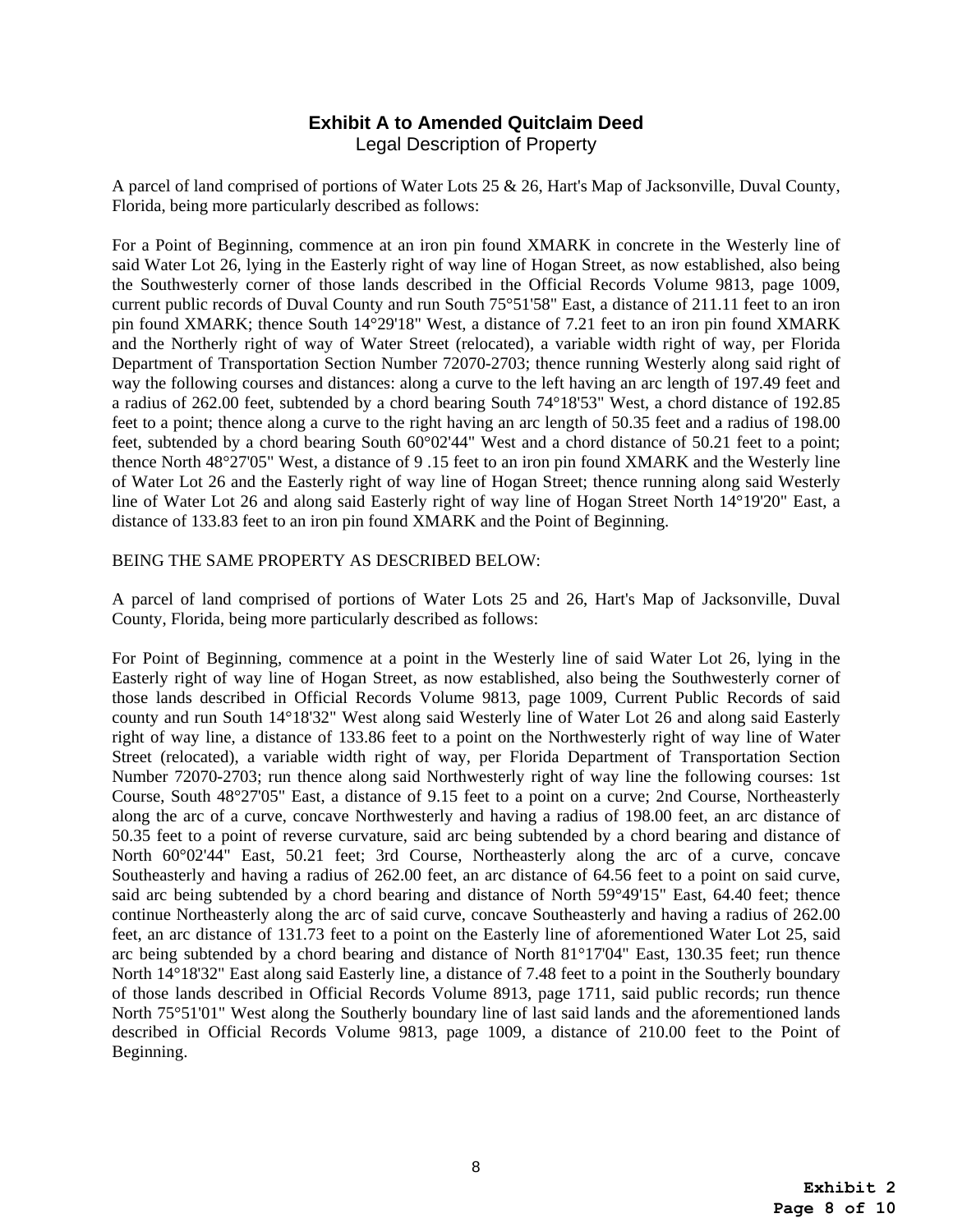# **Exhibit B to Amended Quitclaim Deed**

**Notice** 

Prepared by and Return to: John Sawyer, Esq. City of Jacksonville Office of General Counsel 117 West Duval Street, Suite 480 Jacksonville, Florida 32202

# **NOTICE OF REVERSION OF TITLE**

**This Notice of Reversion of Title ("Notice") is made this \_\_day of \_\_\_\_\_\_\_\_\_\_\_\_** 20\_\_, by the **CITY OF JACKSONVILLE,** a municipal corporation, whose address is c/o General Counsel, 117 West Duval Street, Suite 480, Jacksonville, Florida 32202 (the "City"), and pertains to the reversion to the City of fee simple title to property previously conveyed by the City to Mainstreet CV 76 S. Laura St., LLC, a Delaware limited liability company (the "Developer").

## **RECITALS:**

- $\overline{a}$ A. The City previously conveyed to the Developer the property (the "Property") described in the Quitclaim Deed dated April 27, 2018 and recorded at Book 18366, page 2041, as subsequently superseded and replaced by that Amended Quitclaim Deed dated , 2020 and recorded at Book, page all in the current public records of Duval County, Florida (the "Amended Deed"), a copy of which is attached as **Exhibit A** and incorporated herein by reference.
- B. The Amended Deed provides for the reversion to the City of fee simple title to the Property, if the Developer fails to timely develop the Property in accordance with the terms of the Agreement as defined in the Amended Deed. The Amended Deed also provides that in the event of such failure by the Developer to timely develop the Property, the City may execute this Notice and record it in the Duval County Public Records to evidence the reversion to the City of fee simple title to the Property.

**NOW THEREFORE**, the City states as follows:

- 1. The above Recitals are true and correct.
- 2. The Developer has failed to timely develop the Property in accordance with the terms of the Agreement as defined in the Amended Deed, and